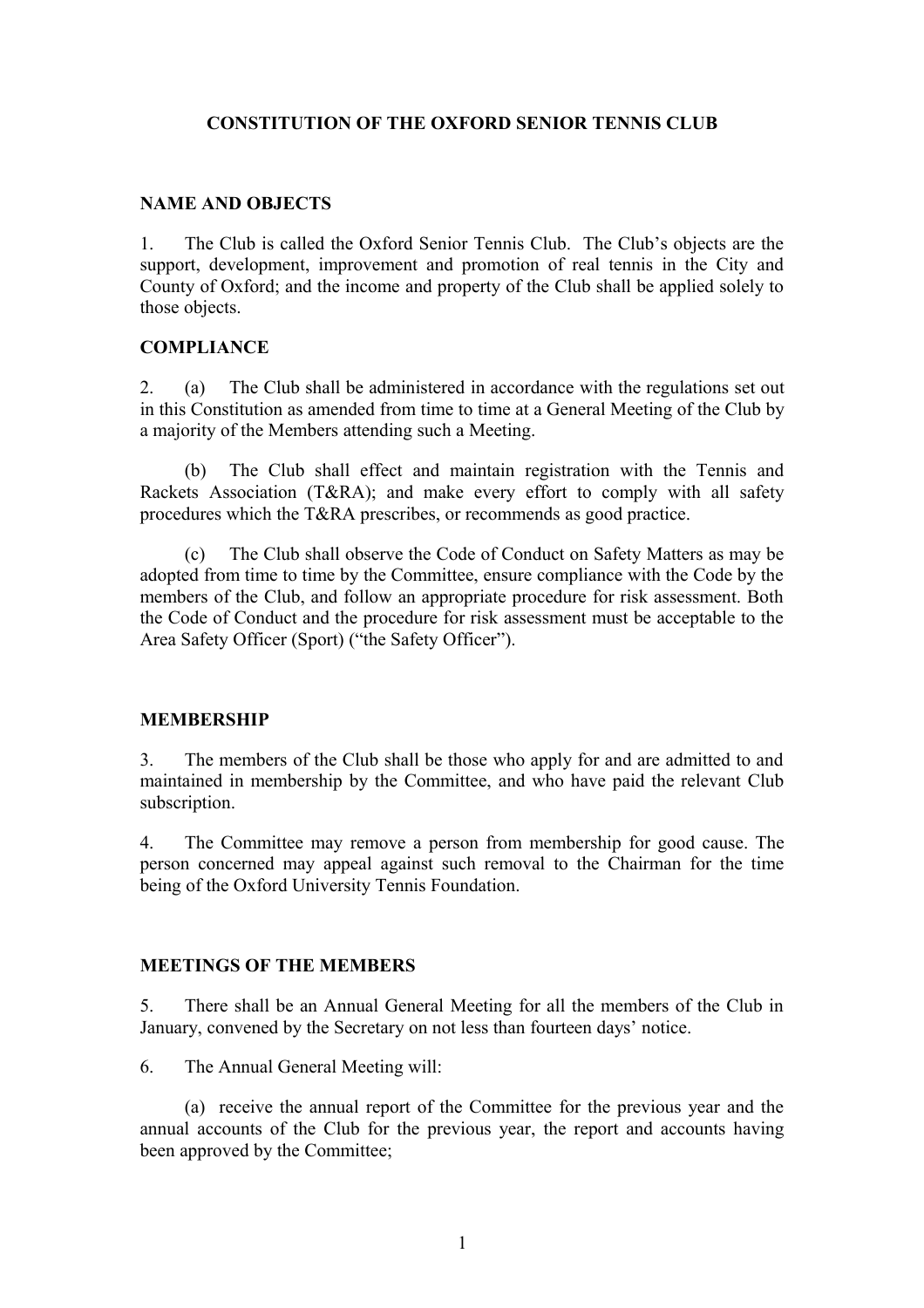(b) receive a report from the Committee on the Club's compliance with paragraph 2 above;

(c) elect the Officer Holders (with the exception of the Secretary) and not more than  $f_{\text{out}}$  six (4)6) additional members of the Committee; the Committee's nominations for the Officers shall be contained in the notice of the Meeting: any alternative nominations must be seconded and have the consent of the nominee, and must be received in writing by the Secretary not less than seven days before the date of the Meeting; (amendment passed by Annual Meeting held on 15 January 2013)

(d) consider any other motions of which due notice in accordance with paragraph 7 has been given, and any other relevant business.

7. An Extraordinary General Meeting may be called at any time; by the Chairman, the Secretary or the Treasurer on not less than seven days' notice; or on a written requisition by seven or more members, stating the reason for which the meeting is to be called, and delivered to the Secretary not less than fourteen days before the date of the Meeting.

8. Prior to all General Meetings notice of the agenda shall be displayed on the club notice board with the notice of the Meeting.

9. The quorum for a General Meeting shall be seven members present in person or by proxy, of whom three must be members of the Committee. When any financial business is to be transacted there must be present the Treasurer, or a member of the Committee deputed by the Treasurer to represent his or her views to the Meeting (provided that where it is a case of a deputy, the only financial business transacted shall be that which was set out in the agenda accompanying the notice of the Meeting).

#### **THE SECRETARY**

10. The Secretary shall be a member of the University First or Second Men's Teams and shall be elected by the members of the University First and Second Men's Teams after the Annual Blues Match with Cambridge and before the beginning of Trinity Full Term in each year; and for the avoidance of doubt the University First or Second Men's Teams are the teams which play Cambridge University in the annual Blues Match with Cambridge and the Second Teams which play Cambridge University Second Teams at the annual match between Oxford University Second Teams and Cambridge University Second Teams.

## **THE COMMITTEE**

11. The affairs of the Club shall be administered by a Committee, which shall determine the subscriptions payable by the members of the Club, and have ultimate responsibility for the activities and conduct of the affairs of the Club. The Committee shall have control of the funds and property of the Club, and of its administration.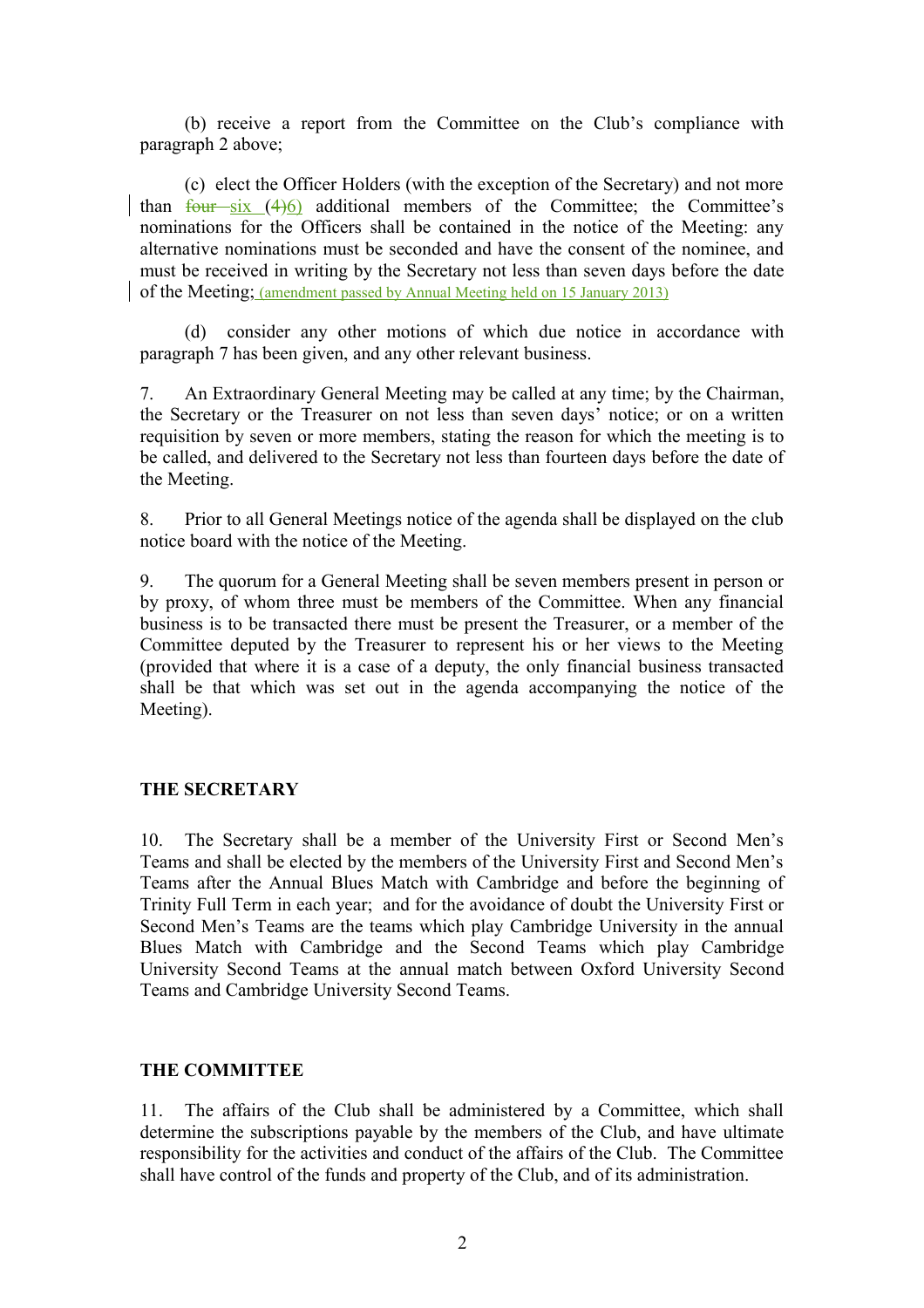12. The quorum for a Committee meeting shall be four members present in person. When any financial business is to be transacted, there must be present either the Treasurer or a member of the Committee deputed by the Treasurer to represent his or her views to the meeting.

13. The Committee shall be made up of the Chairman, the Secretary, the Treasurer (together, the "Office Holders"; and their offices are referred to as "the Offices") and not more than six (6) additional members, the Committee having power to co-opt up to two (2) members in addition to those elected at the Annual General Meeting of the Club.

14. The Chairman shall have the right to preside at all meetings of the members of the Club and at all meetings of the Committee. Should the Chairman be absent, or decline to take the chair, the Committee shall elect another member of the Committee to chair the meeting.

15. The Secretary shall:

- (a) maintain a register of the members of the Club,;
- (b) give notice of meetings of the members and the Committee;

(c) draw up the agendas for and minutes of those meetings;

(d) take responsibility for the operation and updating of a suitable club webpage displaying (at a minimum) current club contacts, the constitution, and the Code of Conduct on Safety Matters and procedure for risk assessment approved from time to time by the Safety Officer under paragraph 2(c) above;

(e) provide the Insurance Section with full details of any insurance cover purchased from or through a national governing body pursuant to paragraph 2(b) above; and

16. The Treasurer shall:

(a) keep proper records of the Club's financial transactions in accordance with current accepted accounting rules and practices;

(b) develop and implement control procedures to minimise the risk of financial exposure, such procedures to be reviewed regularly with the University's Internal Audit Section ("Internal Audit");

(c) ensure that bills are paid and cash is banked in accordance with the procedures developed under (b);

(d) prepare an annual budget for the Club and regularly inform the Committee of progress against that budget;

(e) ensure that all statutory returns are made including VAT, income tax and corporation tax if appropriate;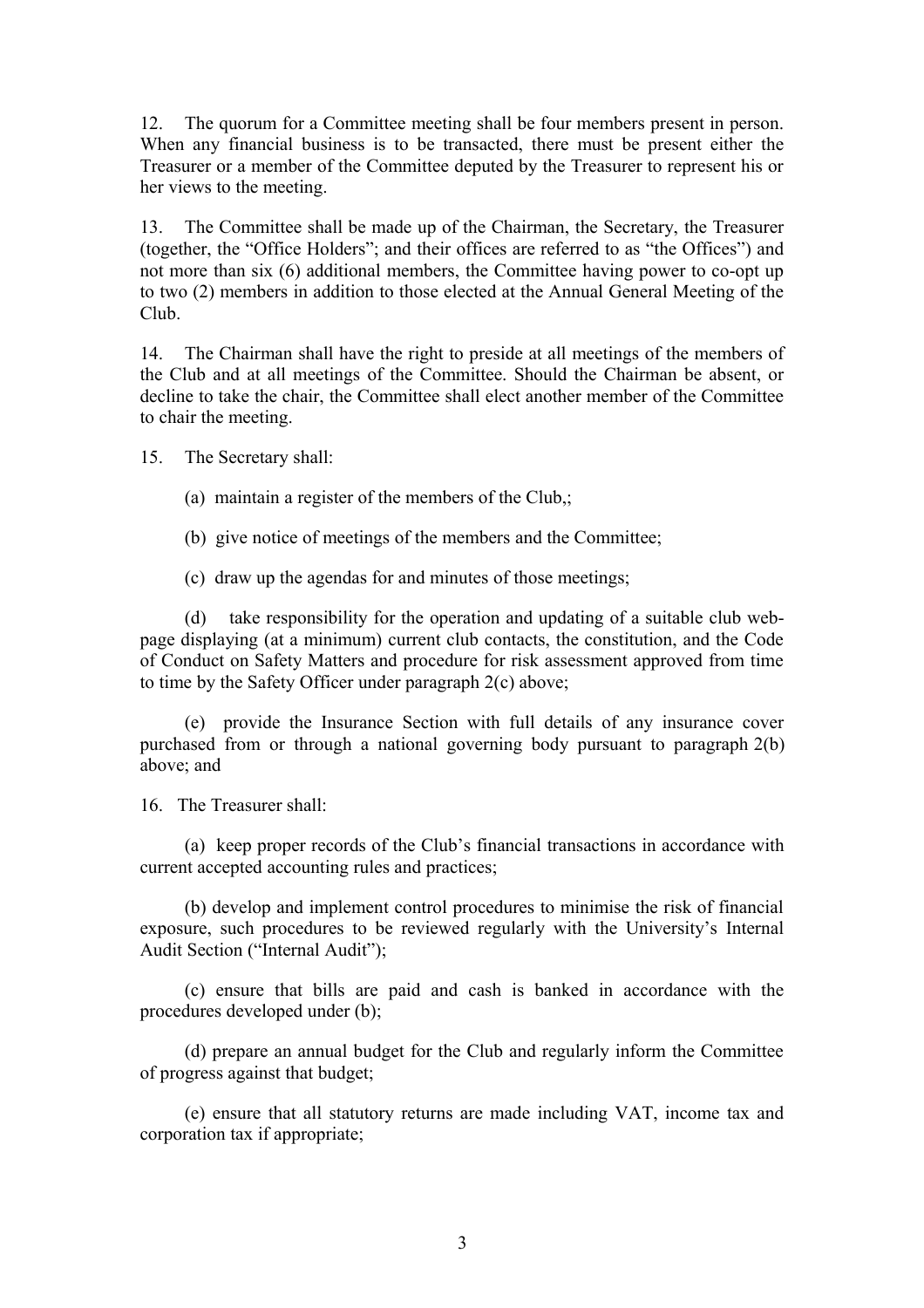(f) develop and maintain a manual of written procedures for all aspects of the Treasurer's responsibility;

17. (a) Subject to paragraph 17 (b) below, the Office Holders and the members of the Committee shall be elected by the members of the Club annually, and shall be eligible for re-election. The members of the Club shall not appoint several individuals jointly to hold any of the Offices, nor allow any individual to hold more than one Office at a time.

(b) The Secretary (having been elected in accordance with paragraph 10) shall take up office at the beginning of Trinity Full Term and remain in office until the beginning of Trinity Full Term in the following year.

18. If during the period between the annual elections any vacancies occur either in respect of any of the Offices or amongst the members of Committee, the Committee shall have the power of filling the vacancy or vacancies up to the next Annual General Meeting by co-option.

19. Each Office Holder must, on relinquishing his or her appointment, promptly hand to his or her successor in Office (or to another member of the Club nominated by the Committee) all official documents and records belonging to the Club, together with (on request from the Committee) any other property of the Club which may be in his or her possession; and must complete any requirements to transfer authority relating to control of the Club's bank accounts, building society accounts, or other financial affairs.

20. Without derogating from its primary responsibility, the Committee may delegate its functions to finance and general purposes and other subcommittees which are made up exclusively of members of the Committee.

21. The Committee shall have power to make regulations and by-laws in order to implement the paragraphs of this Constitution, and to settle any disputed points not otherwise provided for in this Constitution. Any alteration to this Constitution shall require the approving vote of two-thirds of those present in person or by proxy at a General Meeting.

22. No member of the Committee shall be removed from office except by the approving votes of two-thirds of those present in person or by proxy at a General Meeting.

# **INDEMNITY**

23. So far as may be permitted by law, every member of the Committee and every officer of the Club shall be entitled to be indemnified by the Club against all costs, charges, losses, expenses and liabilities incurred by him or her in the execution or discharge of his or her duties or the exercise of his or her powers, or otherwise properly in relation to or in connection with his or her duties. This indemnity extends to any liability incurred by him or her in defending any proceedings, civil or criminal, which relate to anything done or omitted or alleged to have been done or omitted by